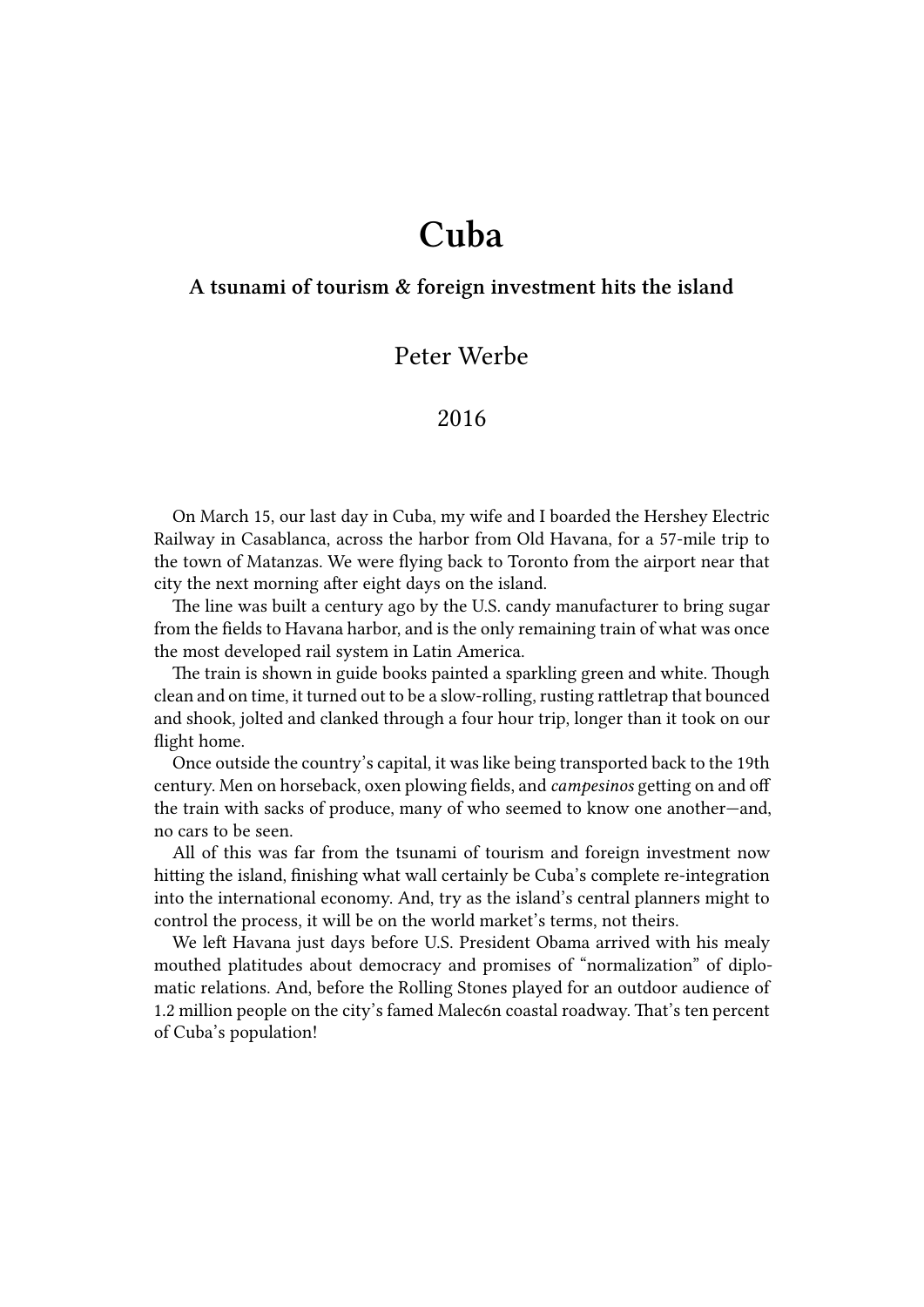We were in Cuba with a tour group that had flown from Toronto to the resort city of Varadero, 50 miles from Havana. We boarded a bus for the capital with a Cuban guide aboard who quickly announced with great pride that the verdant space adjacent to the beach resorts would soon have "a world class golf course." This presaged what we were soon to realize, that many parts of the island were being quickly redesigned for tourism.

IN A LITTLE MORE THAN A YEAR, the island has gone from pariah status (in the American view), to a bucket list vacation destination with potential toursts all wanting to visit "before they put in the MacDonald's." Construction of Golden Arches throughout the island are surely high in that company's planning, and a thousand other companies see massive economic potential in a population thirsting for the stuff of the modern world they've been missing.

Most people considering a Cuba trip now are drawn by the romantic notion of a nation stuck in the past with its 1950s cars, crumbling Spanish colonial architecture, rum drinks, salsa music, and jazz. That's all there, but the infrastructure of Havana is being overwhelmed by the influx of tourists.

There aren't enough hotel rooms, prices are rising, and what is described in a recent *Wall Street Journal* headline as "The American Invasion" means that Cuban eyes are increasingly aimed at income from tourists just as in all other vacation islands, and as it was before the 1959 Revolution.

Everything on the island is ramping up to accommodate the influx of tourists. American companies will manage hotels, new ones are being built, Havana has become a restaurant destination city, and undoubtedly staffs are being lectured on how to give a crisp, "Sí senor" in the manner Americans expected before the Revolution.

Havana harbor has been designated as "port secure" by the U.S. government, meaning that Carnival Cruise Line ships will soon be disgorging 5,000 passengers into the narrow streets of Old Havana for their two-hour "I visited Cuba\* jaunt. There are reports of five-hour waits for luggage at the city's Jose Marti airport and three hours to get through Cuban customs.

The improbable victory of Castro's guerrillas is still the lens through which everything is viewed by the Cuban ruling circles and most certainly by leftist visitors who are desperate to hold onto the island as being the last vestige of the idea that their socialism has a real world existence.

However, the country is being roiled by immense social and economic changes so that the concepts they employ of 'The Revolution" (which has receded into an historic event rather than something ongoing), and phrases such as "The Cuban People," or calls to support the Revolution or Cuba are hopelessly dated, and obscure more than they reveal.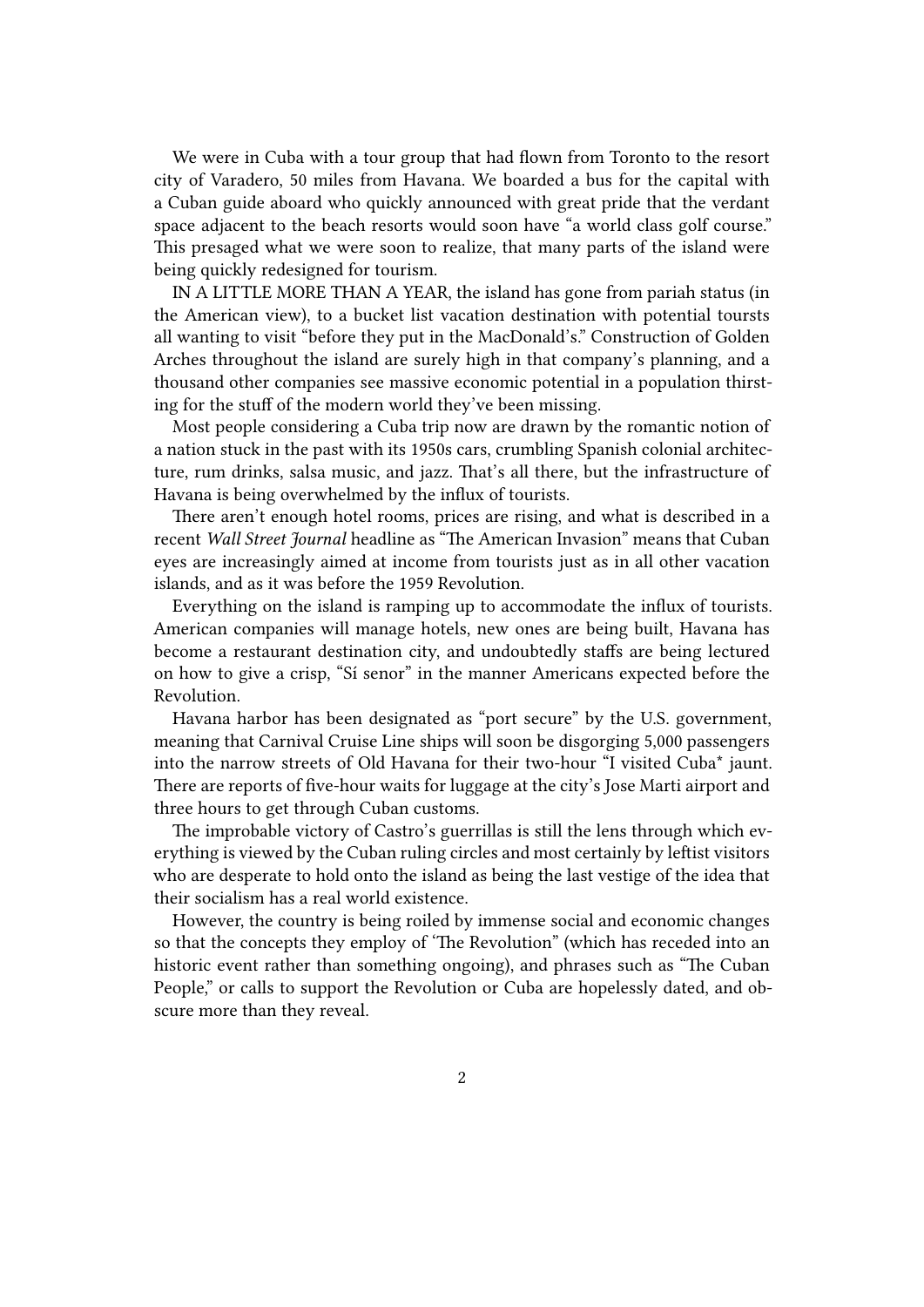The accomplishments of the Revolution, which overthrew a corrupt, U.S.-backed torture state, are well known. Cuba's universal health system, high literacy rate, organic agriculture, and other innovative social programs are extolled endlessly by visiting leftist tourists almost as a liturgy to assure themselves that it is here that socialism works. What almost none of them address, however, is that the country is bureaucratically managed by a single-party state which ruthlessly suppresses opposition of any type.

I gave a suggestion to one enthusiast who was writing about his recent trip to Cuba that he simply define the country as a police state with good social services. It wasn't well received.

In fairness, all nations are police states with varying degrees of harshness. The irony of Obama lecturing the Cuban government about democracy is lost on most myopic Americans. If there is a comparison made between the two countries since 1959 of internal repression, police attacks on demonstrators, assassination of dissidents, framed-up political prisoners, murders of unarmed citizens, a racist justice system, capital punishment, a huge inmate population, draconian sentences, horrid prisons; really, which country comes out looking most like a police state?

The starkest comparison of the U.S. violation of human rights can be seen on the island itself in the form of the U.S. Guantanamo prison complex.

However, both Cuba and the U.S. need to be judged by the standards they set for themselves. The bedrock principle of socialism is workers democracy, of which there is none in Cuba.

*Las Damas en Blanca,* the Women in White, and other democracy reformers demand parliamentary elections in a multi-party system. The Cuban leadership probably correctly realizes this would mean the end of their rule and the dismantling of the tatters of their Revolution if elections were held.

But the installation of authentic workers democracy would also spell the bureaucracy's demise, and without the return to private forms of capitalism. This subject is taboo in Cuba and among its foreign apologists as well, some of the latter who defend the dictatorship, but mostly pretend in their writing that it doesn't exist.

Like the other so-called socialist states, Cuba's economy was always state capitalist, but now with the government's encouragement of massive foreign investment, some leftist writers argue that more capitalism will, in reality, bring about more socialism!

Marxists invented the term state socialism to disguise the capitalist forms of state ownership, wage labor, and commodity consumption that have been present in all communist countries. As we have seen in Eastern Europe and Asia, state socialism quickly and easily morphs into its private form.

A representative from the Cuban Ministry of Economy and Planning told our tour group that Cuba is allowing foreign investment in order to raise its standard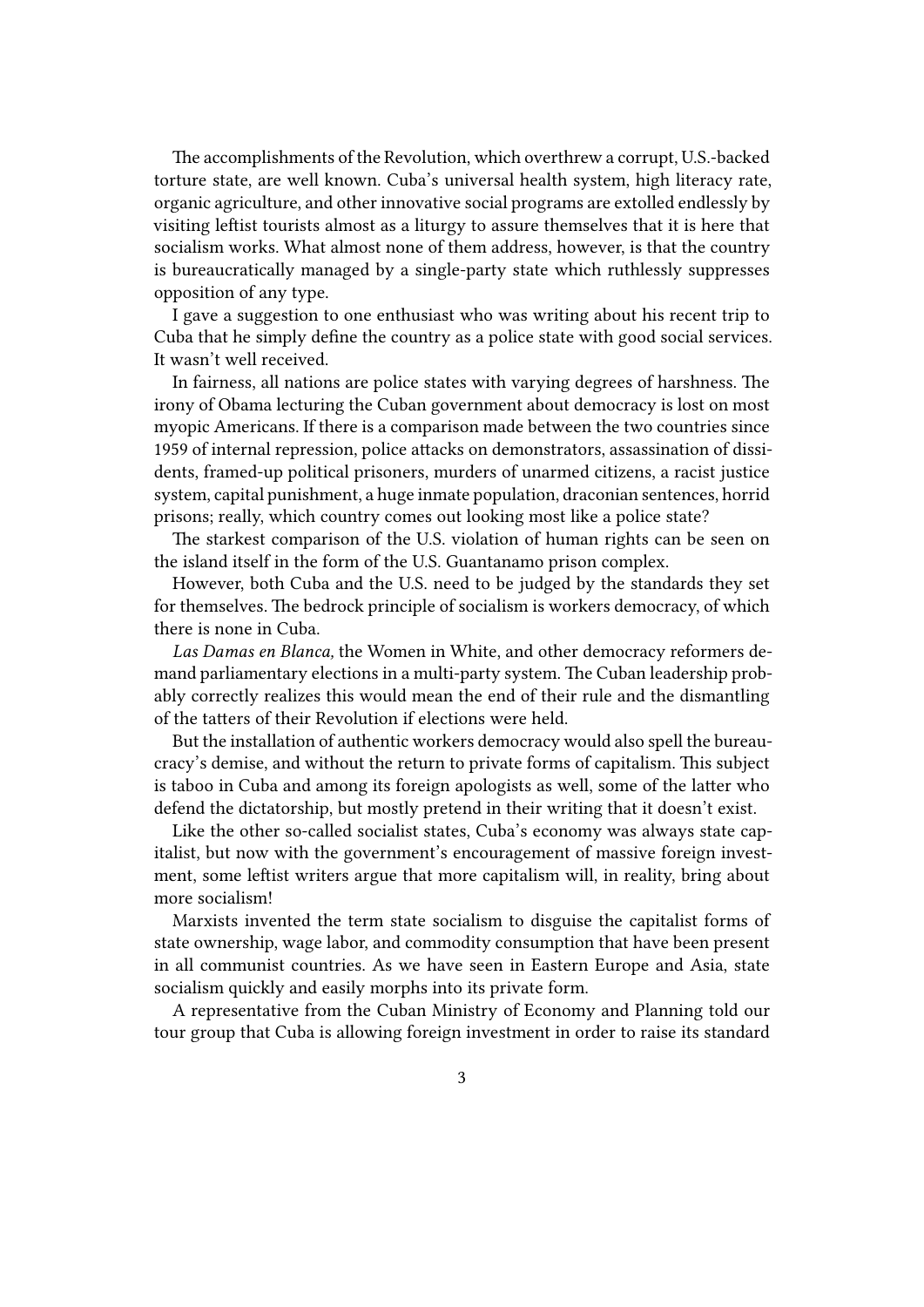of living and deal with a deteriorating infrastructure. She said there was great pressure from below to make typical Western commodities available, but insisted that capital penetration will be controlled and the social services Cubans receive will not be eroded.

In 2014, the Cuban National Assembly unanimously passed a law encouraging foreign investment offering steep tax cuts and promising a climate of investment security. The latter assurance is key.

It means protecting, for instance, a returning AT&T which saw its property confiscated by the Revolution. The Cuban government now sternly promises there will be no repetition of this. In other words, the state guarantees there will be no threat of workers democracy. Isn't this the task of all capitalist governments?

AT&T will return, secure from the anarcho-syndicalist unions that Castro eliminated, a feat neither the Spanish colonial regime nor Cuban dictators could accomplish.

No doubt, Cuba faces great problems. There is very little national wealth accumulation and many people are not working, surviving solely on government subsidies. But Cubans, like everyone else in the world, want what capitalism offers. Smartphones aren't a luxury item, but are considered a necessity for life in the modern world.

The Cuban Revolution's goal of creating a post-capitalist, socialist consciousness can be seen in many of its admirable projects despite bureaucratic distortions, and is still espoused by many of its stalwarts. But now that competes with a world of iPhones, Gucci fashions, and Rolexes.

The U.S. embargo, the ongoing explanation for Cuba's economic failures, may have acted as an inoculation against the raging demand for stuff that is currently sweeping the island. One suspects the population, particularly the young, will abandon the Revolution first chance they get if they are denied what they desire.

The accentuation of class and wealth disparities is already visible in upscale restaurants, smartly dressed women, and Chinese luxury Geelys roaring past 1951 Dodges. When asked about this, the representative of the economics ministry said it didn't matter since everyone would still receive the exact same social services—a stunning avoidance of the question.

The future of the island may soon be a combination of Jamaica and modern Vietnam—an economy marked by tourism and foreign corporate looting, as before the Revolution. And, like Vietnam, a state apparatus which guarantees the security of capital. The Cuban's only option was resist the lure of modernity and very few want that.

Remember the train to Matanzas? The rattletrap? I suspect if I return in a few years, the old model will be replaced by a shiny, new air conditioned one. It will roll on tracks that allow a smooth ride of under an hour.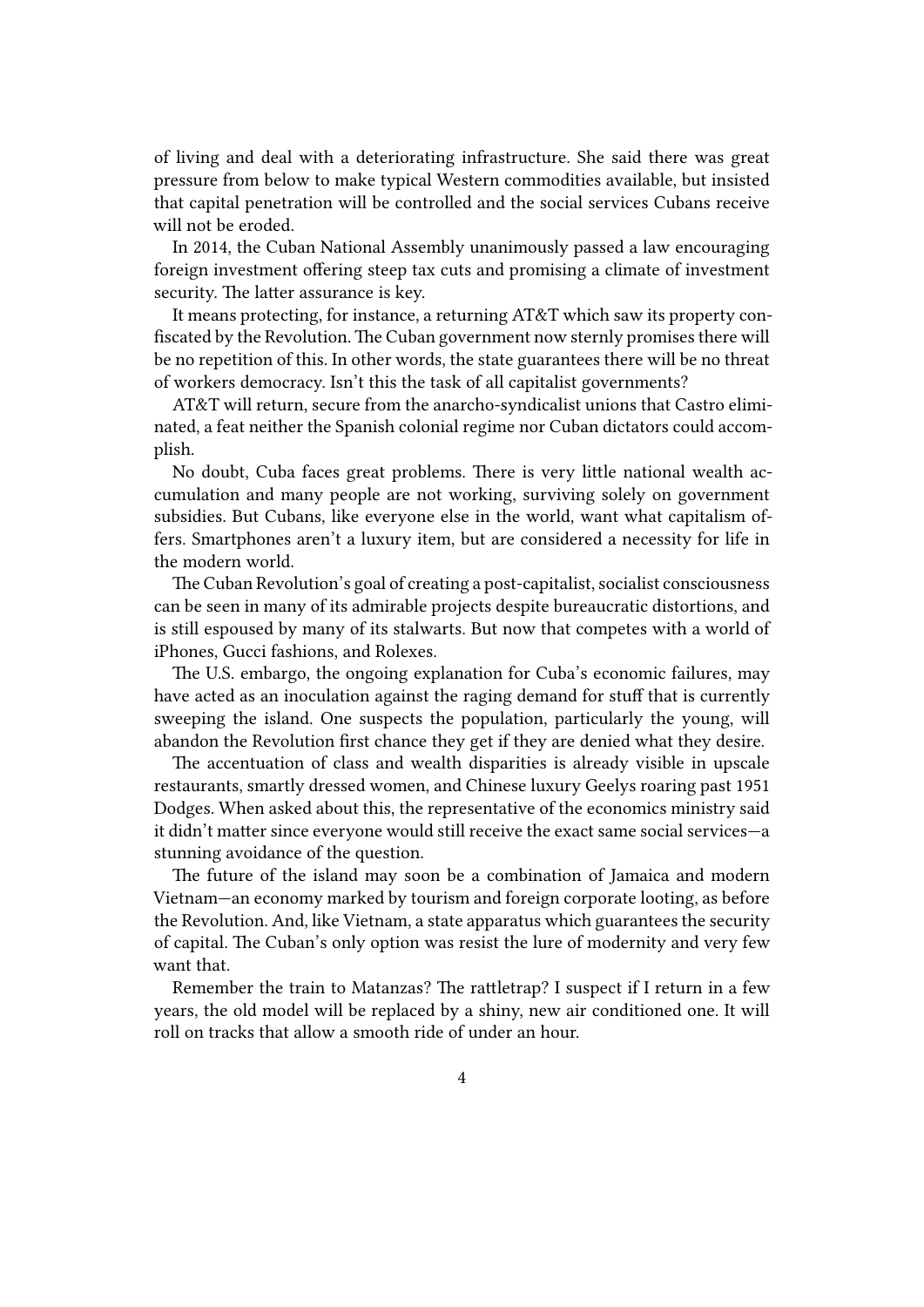The passengers will be the same, still poor farmers growing yucca and raising hogs, but rather than conversing about crops and local news, they'll be looking down at their iPhones checking pork belly prices on the Chicago Futures Exchange, and listening to the Rolling Stones.

This is called progress. What is gained and what is lost?

**Peter Werbe, long-time** *Fifth Estate* **staff member, says writing this gloomy report after his fourth trip to the island saddened him. While he and his group were in Havana, they visited numerous art projects, museums, heard speakers, walked the streets, danced on roof tops, ate delicious food, and lots more, as tourists will**